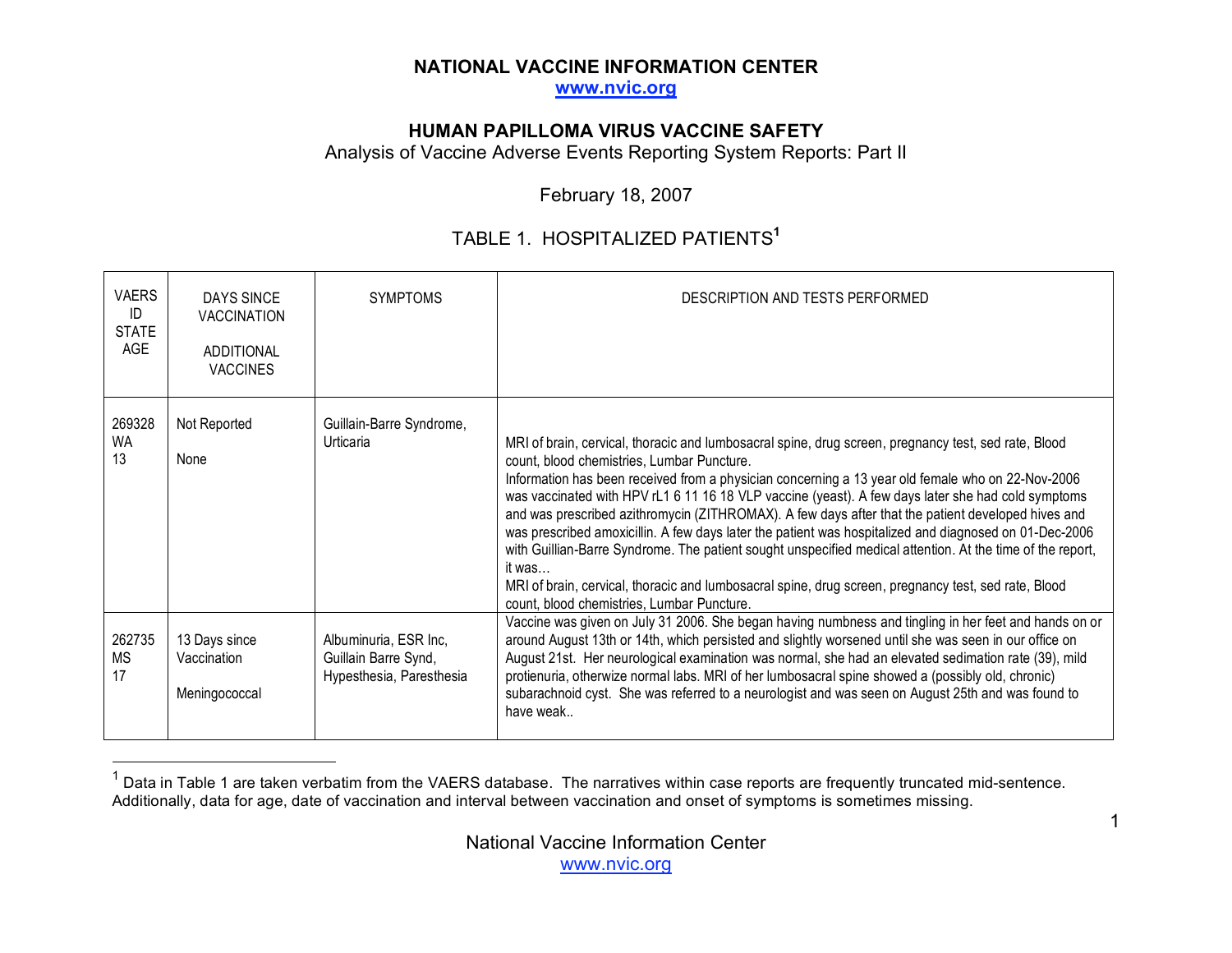**www.nvic.org**

### **HUMAN PAPILLOMA VIRUS VACCINE SAFETY**

Analysis of Vaccine Adverse Events Reporting System Reports: Part II

# February 18, 2007

| 265839<br>OH<br>16        | Not Reported<br>None       | Asthenia, Guillain Barre<br>Synd, Paresthesia       | Information has been received from a physician concerning a 16 year old female who on an unspecified<br>date was vaccinated with the first dose of HPV vaccine. subsequently the pt developed lower extremity<br>weakness and was hospitalized for two days with Guillain Barre. The pt received treatment with gamma<br>globulin during her hospitalization. At the time of this report, the pt was back to school and was 99%<br>recovered having only some area of numbness to her lower extremities. The physician did not believe<br>that                                                                                                     |
|---------------------------|----------------------------|-----------------------------------------------------|----------------------------------------------------------------------------------------------------------------------------------------------------------------------------------------------------------------------------------------------------------------------------------------------------------------------------------------------------------------------------------------------------------------------------------------------------------------------------------------------------------------------------------------------------------------------------------------------------------------------------------------------------|
| 267080<br>FL.<br>19       | 33<br>None                 | Chills, Fever, Hem, Nausea,<br>Pain Abdo, Vasodilat | concerning a 19 year old female with diabetes and hypothyroidism on 8/31/06 was vaccainted IM with a<br>first dose of HPV vaccine. Concomitant therapy included an insulin pump, Levothyroxine (Synthroid) and<br>(Loworval). On 10/3/06 (also reported as a month later), the pt experienced hot flushes and cold flashed,<br>nausea, a temp less than 100F and abnormal bleeding. On 11/4/06, the pt experienced right lower<br>quadrant abdominal pain and was hospitalized. She has had a CAT scan, MRI, laparoscopy and a few<br>ultrasoun                                                                                                    |
| 268036<br>IA<br>20        | Day of Vaccination<br>None | Pain, Abdominal, Vomit                              | Less than 3 hours following the vaccination she developed severe abdominal cramps and vomited.<br>Subsequently had persistent abdominal pain that eventually localized to the right lower quadrant. A CT of<br>the abdomen was performed the evening of 11/29/06 which revealed appendicitis. A surgical consultation<br>was requested and days of hospitalization are unknown yet at this time.                                                                                                                                                                                                                                                   |
| 268286<br><b>TN</b><br>13 | Day of Vaccination<br>None | Hypersensitivity, Injection<br>Site Rash, Wheezing  | Information has been received from a registered nurse concerning a 13 year old female with an allergy to<br>amoxicillin who on 10/27/06 was vaccinated IM with the first dose of HPV vaccine (lot 653650/0702F).<br>There was no concomitant medications. On 10/27/06 approx 10 minutes after the injection, the pt started<br>to break out in a rash around the injection site. The pt then started to wheeze. The pt was given Benadryl<br>and Depo Medrol injection. however continued to wheeze. The wheeze was then relieved by a unit Head<br>computed axial 9/6 unspecified, spinal tap 9/06 results unspecified. Platelet count 9/06 43000 |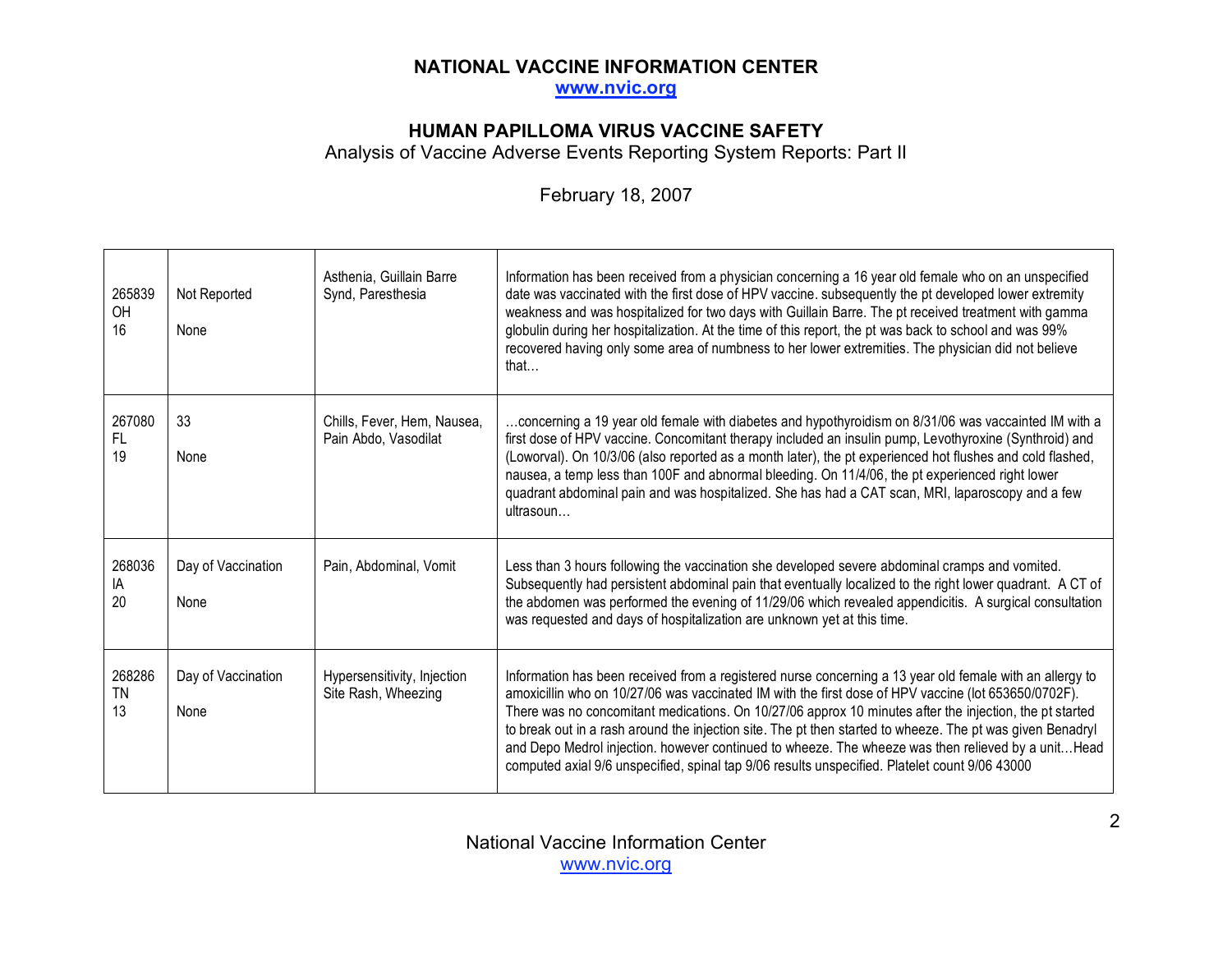**www.nvic.org**

### **HUMAN PAPILLOMA VIRUS VACCINE SAFETY**

Analysis of Vaccine Adverse Events Reporting System Reports: Part II

# February 18, 2007

| 268287<br>MA<br>21        | Not Reported<br>None                                                                    | Epistaxis, Headache,<br><b>Platelet Count Decreased</b>                                              | Information has been received from a physician concerning a 21 year old female with no history of drug<br>reactions/allergies, and a history of idiopathic thrombocytopenic purpura who on 9/25/06 was vaccinated<br>IM with HPV vaccine (Lot 653735/0688F). There was no concomitant medications. In Sept 2006, a few<br>days after vaccination the pt experienced a headache, nose bleed and developed thrombocytopenia. The<br>pts platelet count on an unspecified date was 43,000. The pt was hospitalized and received platelet<br>transf LABS: WBC 11.7, neutros 84, lymphs 9.7.            |
|---------------------------|-----------------------------------------------------------------------------------------|------------------------------------------------------------------------------------------------------|----------------------------------------------------------------------------------------------------------------------------------------------------------------------------------------------------------------------------------------------------------------------------------------------------------------------------------------------------------------------------------------------------------------------------------------------------------------------------------------------------------------------------------------------------------------------------------------------------|
| 259545<br>DC<br>14        | Day of Vaccination<br>None                                                              | Amblyopia, Dehydrat,<br>Headache, Hyperventil,<br>Injury Accid, Lab Test<br>Abnorm, Pain Inject Site | Immediately after injection complained of severe pain at site. Fell off table and fainted for approximately<br>10 - 15 seconds. Hyperventilated and cried progressing Chvostek's sign in hands and feet. Rebreathing<br>into a bag progressing to clearing of symptoms. Complained of headache, blurry vision; Vision test was<br>normal. Vomiting x 1 in parking lot and speech was momentarily inarticulate. Sent to ER. At ER neuro<br>exam was normal except for word recall "coffee instead of coughing" "Sired instead of tired." Cont Labs:<br>Glucose 118, CO2 21, C-reactive protein 1.8. |
| 266889<br>MI<br>14        | Day After Vaccination<br>Meningococcal<br>Influenza<br>Tetanus, Diptheria,<br>Pertussis | Allerg React, Dehydrat,<br>Fever, Hypertonia                                                         | Pt received injections 10/25/06. Flu and HPV in one thigh. Tdap and Menactra in other thigh unk which<br>thigh each given. Pt then went to allergist and received allergy injection in each arm. Admitted 10/26/06<br>for fever 103, dehydration and muscle cramping, sent home 10/27/06.                                                                                                                                                                                                                                                                                                          |
| 267997<br><b>NJ</b><br>15 | Day After Vaccination<br>None                                                           | <b>Convuls Grand Mal</b>                                                                             | Patient awoke morning after vaccination with grand mal seizure. Her mother took her to a local hospital<br>and she was transferred to another hospital and then to another.                                                                                                                                                                                                                                                                                                                                                                                                                        |